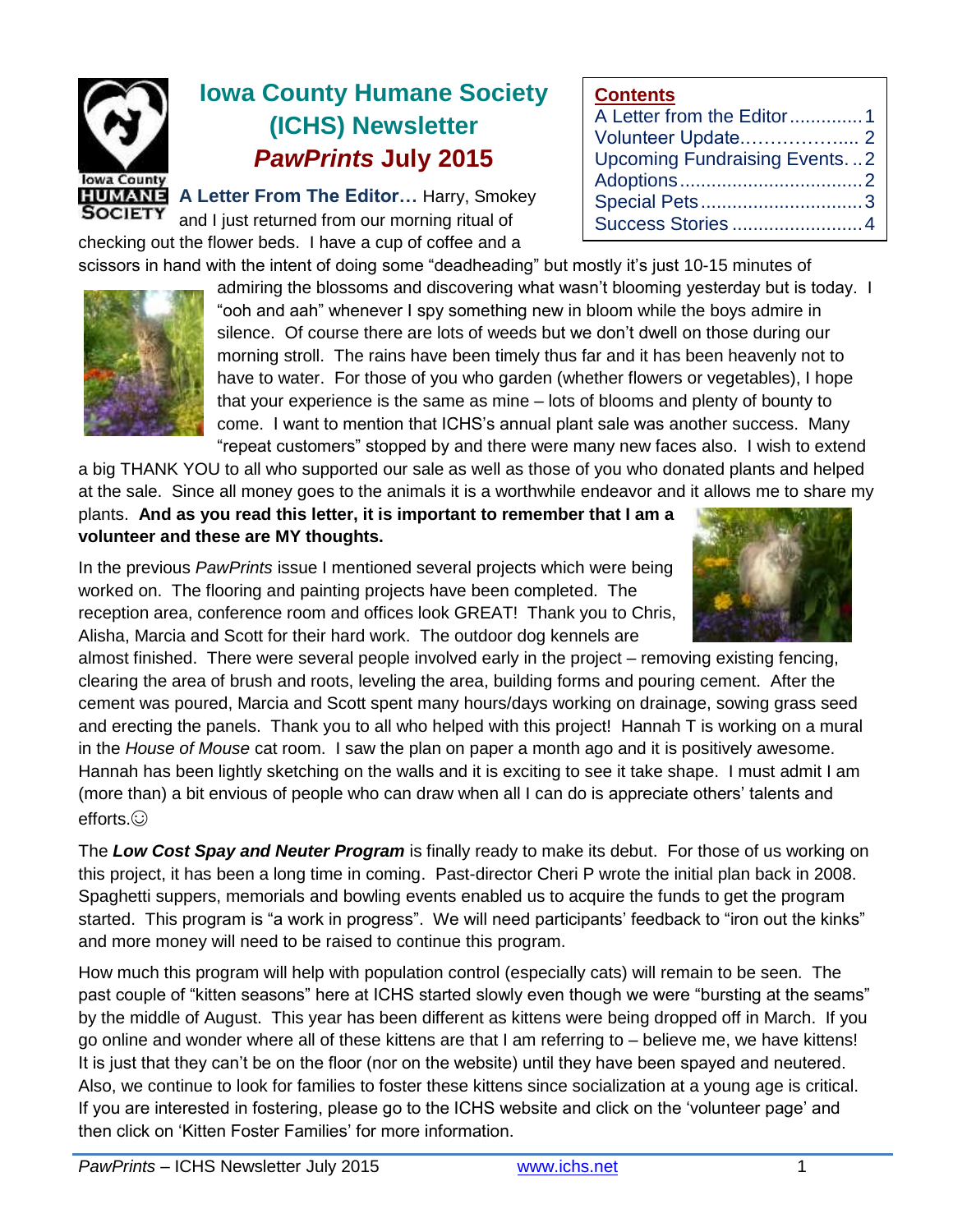One more update. In the May *PawPrints* issue I mentioned that we had several dogs who needed to be

worked with. The good news is that of those dogs I mentioned, only one remains – Jersey. And she needs a home more than she needs training. Jersey's issues are her reactivity to strangers and other dogs. You can imagine how exciting it was when I was conducting a tour of the building a couple of weeks ago. Kaity had Jersey in the training area and here I come with 19 volunteers in tow. I opened the door and asked Kaity if we should avoid that area of the building (because of Jersey) and she said it would be



OK. So…20 of us crowding in the training area and Jersey paid us no mind at all. This girl needs a home! **If you have any suggestions or ideas about the content of ICHS PAWPRINTS, please contact me, Terri Davis at [roadhogbiker@gmail.com.](mailto:roadhogbiker@gmail.com)**

### **Volunteer Update**

As a reminder, ICHS is a volunteer-based organization and our volunteers are priceless when it comes to our mission and success. As important as our volunteers are, perhaps we don't have an adequate way to express our thanks other than to say "thank you" and there may be times when even that doesn't occur. Most of us volunteer because we want to, and we don't expect thanks – a wagging tail or a purring cat is all of the thanks that we need. ICHS has a *"Lucky Volunteer of the Month"* drawing – just for fun. One volunteer's name is drawn each month and receives a little something – no, not a kitten $\odot$  – as a token of ICHS's appreciation. The volunteer is "lucky" because it has nothing to do with how often you volunteer (there is only one name/per person/ per month no matter how much time you spend volunteering) and so "lucky" is simply being the one whose name is drawn from the container – that's the "luck of the draw"!

Our most recent "lucky volunteers" are: **May** – Ed W. Ed is from Barneveld. He and his family attended volunteer orientation this past April and are "cat cuddlers". **June** – Ashley D. Ashley is from Dodgeville and attended orientation this past January along with her mom. Ashley spends time with the cats. Thank you to Ed, Ashley and all the rest of you for everything that you do for ICHS! Also, please check the website and click on the link to find out what our **'immediate/specific volunteer needs'** are and see how you can help! Also as a reminder, our volunteer orientation sessions are the  $3<sup>rd</sup>$  Sunday of the month.

#### **Upcoming Fundraising Events**

Just a reminder that ICHS is always looking for volunteers to help with the planning and implementation of our fundraisers. Our goal is to have enough volunteers so that each individual would only have to help plan and work at one event per year. So…if you would like to get involved with the planning and organizing of 2015's fundraisers, please contact the shelter for more details. We hope to hear from you!!!

| <b>May</b>                                                                          |          |               | June           |           |                |
|-------------------------------------------------------------------------------------|----------|---------------|----------------|-----------|----------------|
| <b>Cats</b>                                                                         |          | <b>Dogs</b>   | <b>Cats</b>    |           | <b>Dogs</b>    |
| Jinx                                                                                | Cordelia | April         | Tank           | Link*     | <b>Brownie</b> |
| Pixel                                                                               | Chrissy  | Milo          | Rob            | Sunshine* | Zelda          |
| Cass                                                                                | Daisy    | Moose         | Moonbeam       | Rainbow*  | Sammy          |
| Vanity                                                                              | Champ    | Zane          | Tulip          | Santi     | Zamus          |
| Topaz                                                                               | Nessa    | Grant         | Cloud*         | Fawn      | Reagan         |
|                                                                                     |          | Wrangler      | Sky*           | Kye*      | Gracie         |
|                                                                                     |          | <b>Buster</b> | Morris $\odot$ | Justin*   | Josie          |
| * - kitten                                                                          |          |               |                |           |                |
| © - denotes animal has been at ICHS for over a year/has special needs/or is elderly |          |               |                |           |                |

#### **May & June Adoptions**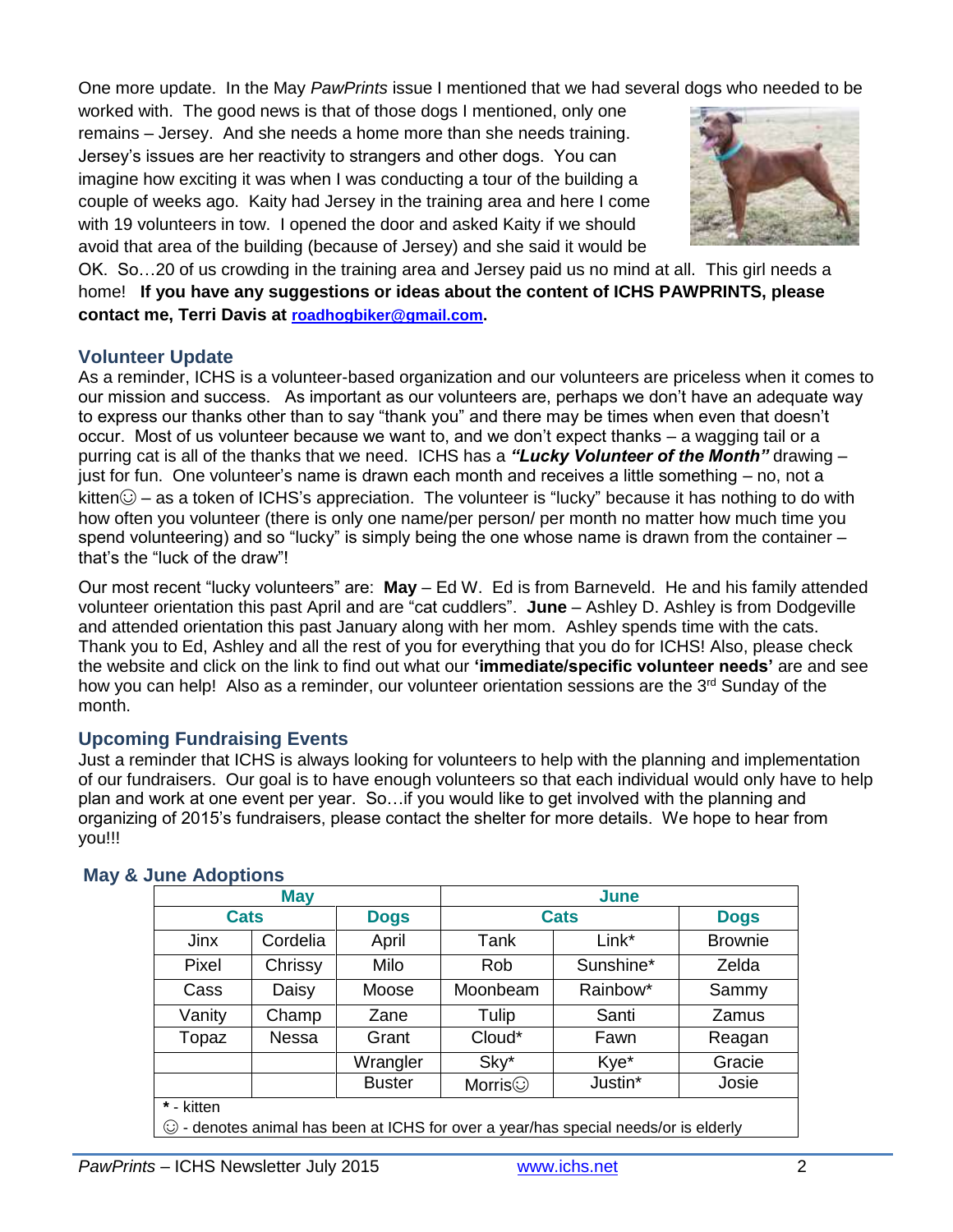#### **Special Pets**

We all know that all animals are 'special' but the animals featured in this section are indeed special. These are 'special needs' animals. The special person/family who adopts one of these animals knows that this may/may not be the long-term relationship which we hope for when we open our hearts and homes to a new family member. These animals 'forever homes' with us may be just for a short time before they move on…But, nevertheless, these animals need a home and a loving family just as we all do. Are you possibly the family that could provide a home for one of these animals? If not, do you know of a family who could provide a loving home for these animals? If so, please come out to ICHS and find out more about these animals from the ICHS staff.



#### **Sox**

**Sox** is a big guy that needs to be an "only cat" – he insists! So, if you have no other cats and are looking for a kitty companion (or if you know of someone who is), please consider Sox. He has a HUGE personality! He also may have some health concerns which is why you may want to foster this fella rather than outright adopt him. Sox may/may not have some urinary issues. He may possibly have a kidney stone, possibly a tumor or possibly lower urinary tract disease. He is showing no symptoms at the moment other than (at times) having lots of urine – yes; he does use his litter box. Sox

was surrendered in February of 2014 and is 13 years old. Sox is very vocal (includes loud). He can open doors, loves food and can be somewhat choosy in who he befriends. He will not tolerate other cats so that doesn't help in finding him a family. Again, because it is unclear of the status of his health (to look at him, he appears to be the "picture of health") – you may want to ask about fostering him. So foster family or forever family…Sox needs a home.



#### **Bunny**

**Bunny** is a "special" kitty who needs a "special" person. Bunny is 2-3 years old and came to ICHS in July of 2013. She lived with other cats in the community rooms and was always timid. Bunny never warmed up to people and because of that, received little attention/socialization. She didn't befriend any of her "roomies" – kind of oblivious to the other cats. She was moved to a different cat room with the older kitties since they were a pretty sedate bunch. By this time she spent most of her

time hiding in a cubby or behind the door. One of ICHS's very good supporters had just lost one of his two cats and so he adopted Bunny last fall. I don't know all of the details, but for the several months that she lived with her new family, she rarely ventured from beneath the bed. It was not an ideal (or even tolerable) situation for all involved so she was returned to the shelter a couple of months ago. Bunny now lives in *The Catnip Lounge –* rarely coming out of her cubby. Bunny needs a quiet home, a patient family (yes, she had this at her previous home) but she also needs a cage until she is comfortable with YOU (ask at the shelter if you can borrow a cage for awhile) and perhaps she needs to be an only cat. Only time will tell what is going to bring Bunny "out of her shell" but she obviously needs to be away from the shelter. So…Bunny needs a home.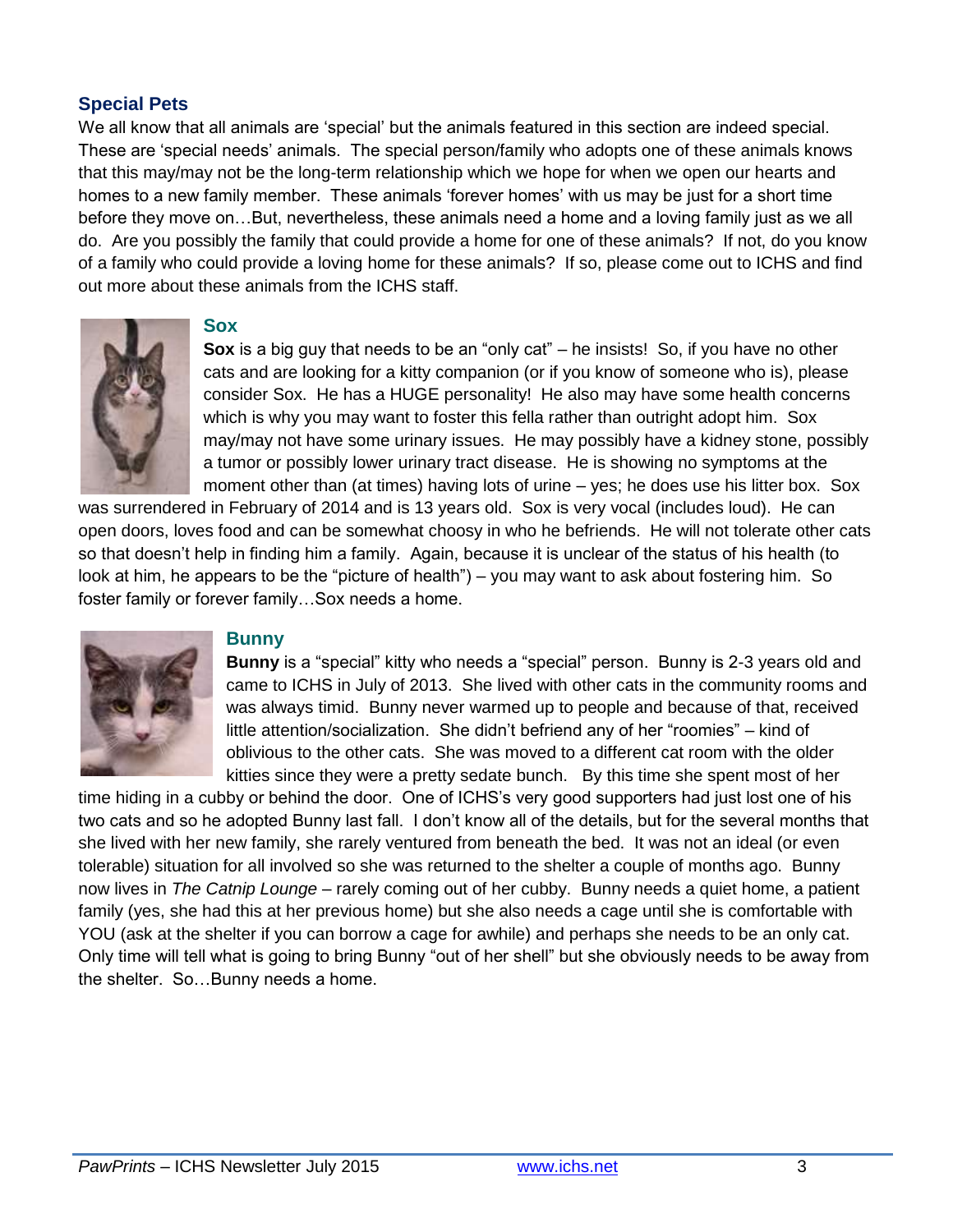

#### **Buzz**

Our FIV population is at one and that would be **Buzz**. Buzz is a "normal" cat – it's just that he has a virus (FIV) which affects his immune system – but slowly – over a period of years! Buzz should live a long and normal life! Buzz was thought to be 'feral' when he first arrived at ICHS; hiding in his cubby 24/7 for weeks – but he was simply frightened. Buzz had the reputation of being "one of the sweetest and most loving cats in the building" however he recently received his "orange card".

He just doesn't want to go back to his cage when it's time so he gets a bit "feisty" and he scares easily when unexpected noise or movement occurs. If it wasn't for the FIV+ sign on his cage, you wouldn't have a clue that he has FIV! Is it possible that YOU just might be the special family that Buzz is looking for?

Although we call FIV cats "special", there really are no special considerations when adopting them. They must be kept indoors. They may live with other cats since FIV is not easily passed between cats (it would be best if your other cat(s) are good-natured and amicable to a new pal). FIV is primarily spread by serious bite wounds so if you have other cats, it is important to properly introduce FIV cats to the others (but you would do that with any cat that you bring home). It is also important to keep them free from stress so a quiet home would be best. So…Buzz needs a home.



#### **Laurel**

To those of you who don't have a cat, but have been thinking about getting one – PLEASE do yourself a favor and come and meet Laurel. **Laurel** has only been with us a few weeks. She is about eight years old, a sweetheart and tested positive for FeLV. Because of her FeLV status, she does need to be an only cat (unless you have other FeLV cats). People shy away from

kitties with FeLV, and they remain at the shelter for months/years. PLEASE don't let that happen to Laurel. She's healthy and happy and so precious! So…Laurel needs a home.



#### **Gregory**

**Gregory** is indeed a special kitty! He tested positive for both FeLV and FIV. Now don't let that deter you from making this guy a part of your family! As mentioned earlier, as long as FeLV cats are kept indoors, are only cats and live in a stress-free environment (as much as possible), they should be with your family for many years to come. **Gregory** is friendly and affectionate, but he hasn't had a lot of opportunities to interact with people (he was a barn cat), so he needs YOU to show him what a loving relationship is all

about. So…Gregory needs a home.

## **Success Stories**

I need your help if I am to continue to feature the success stories which begin the moment your adopted companion chooses you. It is not difficult for me to write a paragraph that showcases your pet. The problem that I have is finding YOU and your pet. I don't know who you are or how to contact you. If you would be interested in sharing your pet's story in the newsletter, please e-mail me at [roadhogbiker@gmail.com.](mailto:roadhogbiker@gmail.com) A picture and a brief write-up about your pet(s) is all that I need. If I don't have enough info, I will get back to you. It would be helpful to know your pet's shelter name (if you renamed your pet), when you adopted, pet's favorite activities, other pets that you may have and whatever else you would like to include. If you are not able to send a picture, that's OK. Many of you send periodic updates regarding your adopted pet to the shelter. I can use those write-ups if you would